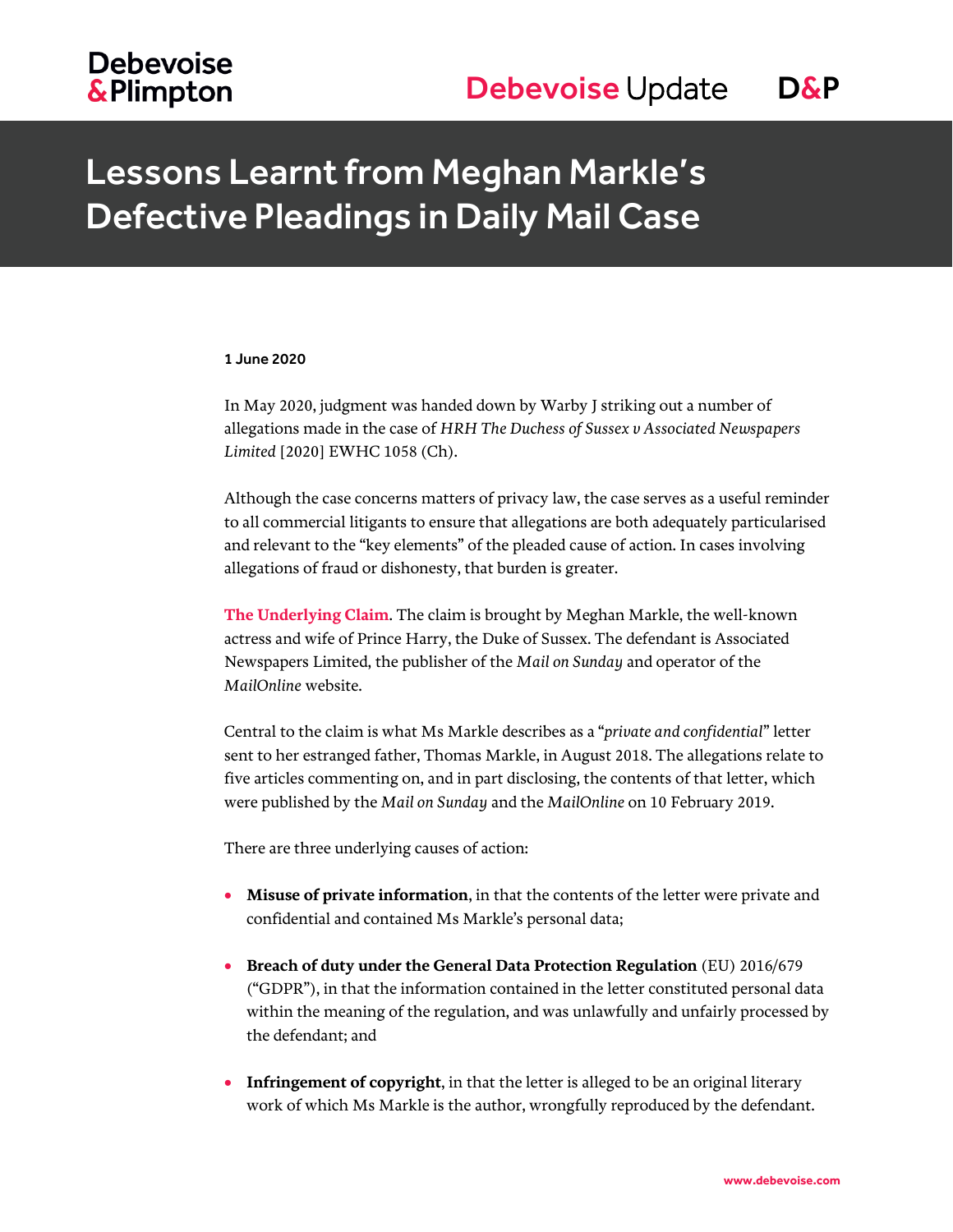#### **Debevoise** & Plimpton

Associated Newspapers' defence is, broadly speaking, premised on Ms Markle being a "major public figure" whose conduct is of public interest.

**The Strike Out Application**. In support of those claims, Ms Markle had made a number of other allegations, including that: (1) the defendant acted dishonestly and in bad faith; (2) the defendant deliberately "*dug up*" or "*stirred up*" conflict between Ms Markle and her father; and (3) the defendant had an "*obvious agenda of publishing intrusive or offensive stories [about Ms Markle]*". It is those allegations that Associated Newspapers sought to have struck out pursuant to CPR 3.4(2), which provides that:

*"(2) The court may strike out a statement of case if it appears to the court –*

*(a) that the statement of case discloses no reasonable grounds for bringing or defending the claim;*

*(b) that the statement of case is an abuse of the court's process or is otherwise likely to obstruct the just disposal of the proceedings; or*

*(c) that there has been a failure to comply with a rule, practice direction or court order.*"

All three grounds fell to be considered by the Court.

**Dishonesty and Malice**. Allegations of dishonesty, malice and bad faith were made in support of the claim for misuse of private information. All such allegations were struck out primarily on the basis that they were "*irrelevant to liability for misuse of private information*", the "*essential ingredients*" of the cause of action having long since been established and there being no requirement of deliberate wrongdoing on the part of the defendant. On that basis, the inclusion of such allegations was such that it would be likely to "*obstruct the just disposal of the proceedings*."

The Court also accepted the defendant's submission that such allegations should be struck out pursuant to CPR 3.4(2)(c) for being inadequately pleaded. In particular, both CPR Practice Direction 16PD paragraph 8.2 and the Chancery Guide expressly provide that any allegation of fraud, misrepresentation or willful default must be fully particularised, with reference to credible material in support of the contentions made. In this case, the pleadings failed to identify the alleged dishonest acts and their perpetrator (in circumstances where the defendant is a corporation) and to set out in detail the acts from which dishonesty could be inferred.

**"***Stirring Up***"**. In a similar vein, the Particulars of Claim alleged that the defendant had "*deliberately [sought] to dig or stir up issues between the claimant and her father*." Such an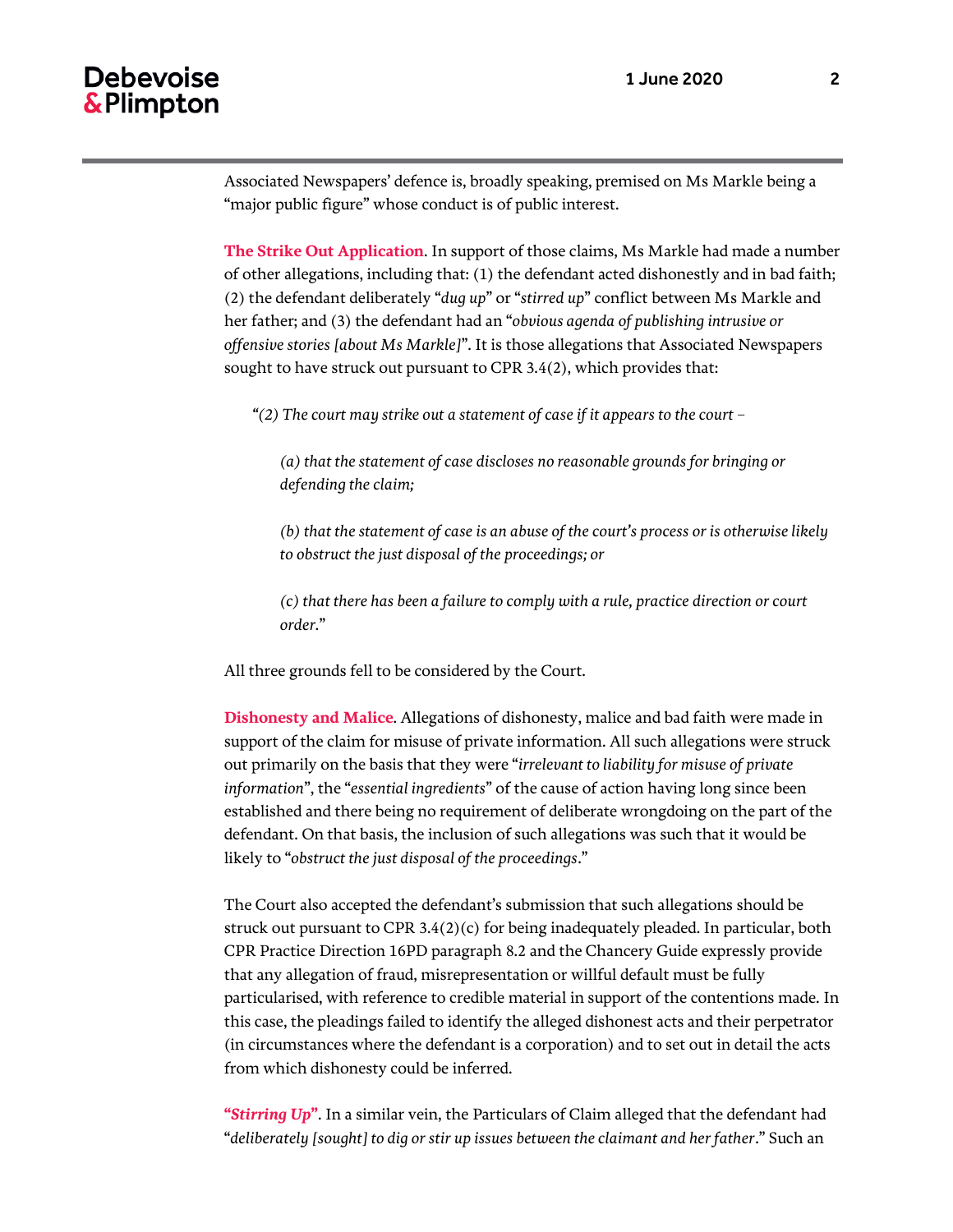#### **Debevoise** & Plimpton

allegation was problematic in two respects: not only did it infer bad faith or impropriety on the part of the defendant, but it also introduced allegations of misconduct "*extraneous to the Articles complained of*" in the pleadings. Though the Court recognised there may be circumstances in which such matters may be relevant at a later stage, by way of rebuttal of a Defence, this was not a sufficient justification of pleading them in the Particulars of Claim.

In any event, what was pleaded was "*impermissibly vague and lacking in particulars*" and therefore once again fell short of the requirements in CPR PD 16 and the Chancery Guide. The "*broad-brush assertions about unspecified journalistic 'attempts and methods'*" set out in the Response to the Defendant's Request for Further Information only served to exacerbate the situation, putting the defendant in the "*embarrassing*" position of being unable to tell what case it had to meet.

**"***Obvious Agenda***"**. Finally, in respect of the claim for misuse of private information, Ms Markle had sought aggravated damages. In support of that, the Particulars of Claim provided that, as Ms Markle had been "*distressed to realise*", the defendant's actions were "*wholly consistent with the Defendant's obvious agenda of publishing intrusive or offensive stories about the Claimant intended to portray her in a false and damaging light*." The Particulars of Claim reference nine further articles about the claimant.

Again, the Court found that allegation to have been inadequately particularised: any finding on the "agenda" would have required detailed consideration of a number of articles, including a determination of whether they were, in fact, intrusive or offensive; whether they were intended to be so; and whether, taken together, they demonstrated an "agenda". Such an exercise would also require "*very considerable time and effort*", and the "*costs and time…required to investigate and resolve the factual issues…. bear no reasonable relationship of proportionality with the legitimate aim of recovering some additional compensation for emotional harm*." Though that could potentially be justified where the claimant was seeking damages for the additional articles on the basis that they were tortious in their own right, that was not the pleaded case.

**Defective Pleadings—A Common Issue in Other Jurisdictions**. The decision in Ms Markle's case is not an uncommon or novel issue. Defective pleadings have been a persistent problem across common law jurisdictions, including in Hong Kong. Indeed, in a 1997 Hong Kong case, Mr Justice Seagroatt commented that "*proper, sensible and*  effective pleading is a skill or art. I rarely see examples of that".<sup>1</sup> This observation was later

 $\overline{a}$ 1

*Chan Shiu Wah v Wu Kwok On* [HCPI 1123/1997].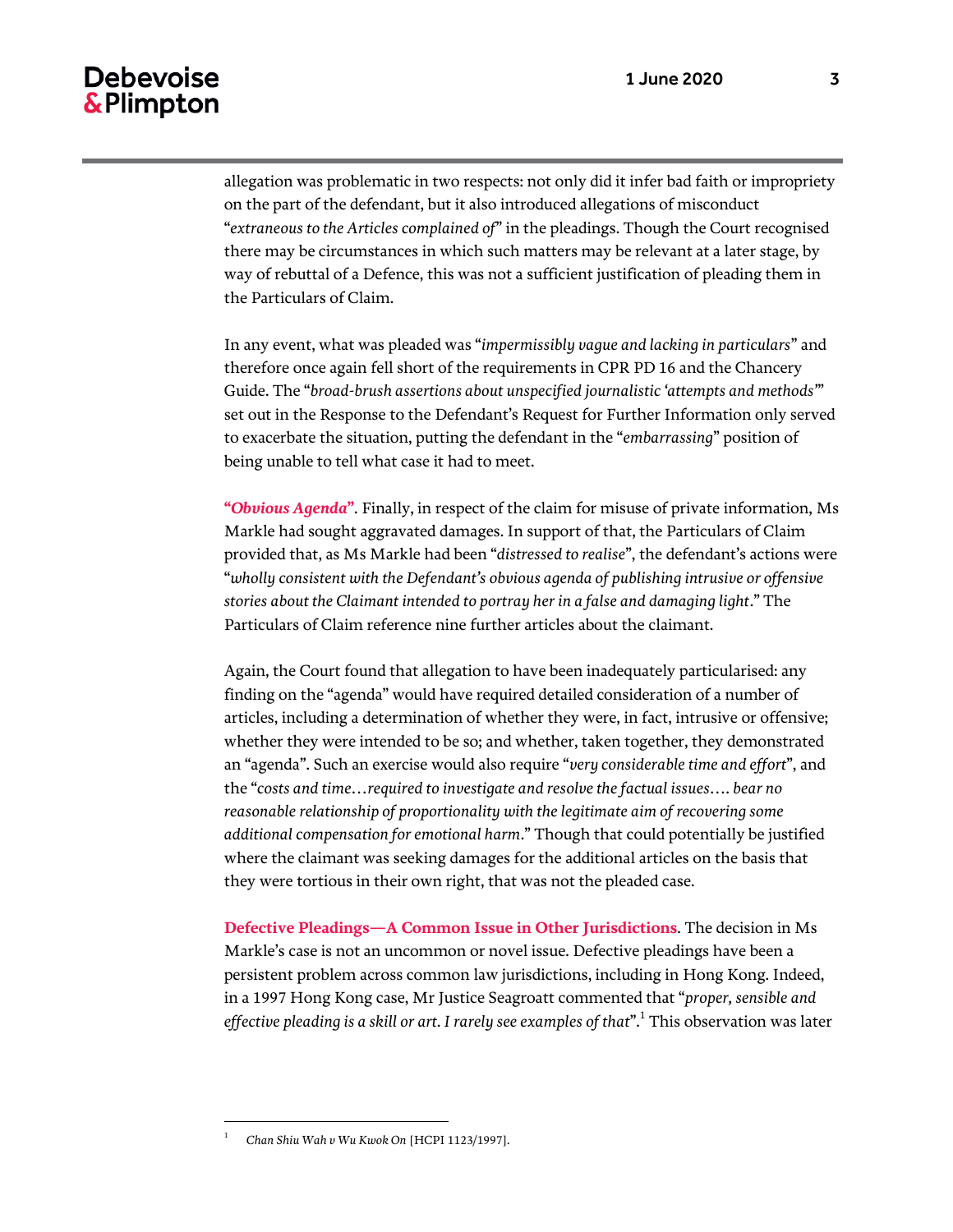### **Debevoise** & Plimpton

referenced in a 2018 Hong Kong case where the Master in that case added, "*unfortunately, the position has not been improved*".<sup>2</sup>

Many of the civil procedural rules in Hong Kong are similar to the English rules. In Hong Kong, according to Order 18 r.12 of the Hong Kong Rules of the High Court (RHC), pleadings must contain the necessary particulars of the claim and, where an allegation of fraud is made, it should be pleaded "*distinctly and with the utmost particularity*". 3

Where a party fails to particularise its claim or includes a large amount of irrelevant matters, Order 18 r.19 of the RHC (analogous to CPR 3.4(2)) provides the Hong Kong Court the power to strike out any pleading on ground that it may prejudice, embarrass or delay the fair trial of the action.

**Key Takeaway**. The key takeaway is to ensure that a dispassionate and careful approach is taken to pleading a case. Whilst it may be tempting to seek to add flourishes to pleaded allegations by reference to extraneous events or circumstances, relevance, proportionality, and substantiation remain key:

"*The overriding objective of deciding cases justly and at proportionate cost requires the Court to monitor and control the scale of the resources it devotes to each individual claim. Irrelevant matter should, as a rule, have no place in Particulars of Claim. There may be cases where the court would allow the inclusion of some minor matters that are, on a strict view, immaterial. But where the irrelevant pleading makes serious allegations of wrongdoing which are partly implicit, unclear, lacking in the essential particulars, and likely to cause a significant increase in cost and complexity the case for striking out is all the clearer*."

\* \* \*

Please do not hesitate to contact us with any questions.

LONDON

 $\overline{a}$ 



Christopher Boyne cboyne@debevoise.com

#### HONG KONG



Mark Johnson mdjohnson@debevoise.com

<sup>2</sup> *Lo Wai Cheong v Pui Kee Stevedore Co Ltd* [2018] HKCFI 485.

<sup>3</sup> *Aktieselskabet Dansk Skibsfinansiering v. Wheelock Marden & Co. Ltd* [1994] 2 H.K.C. 26.